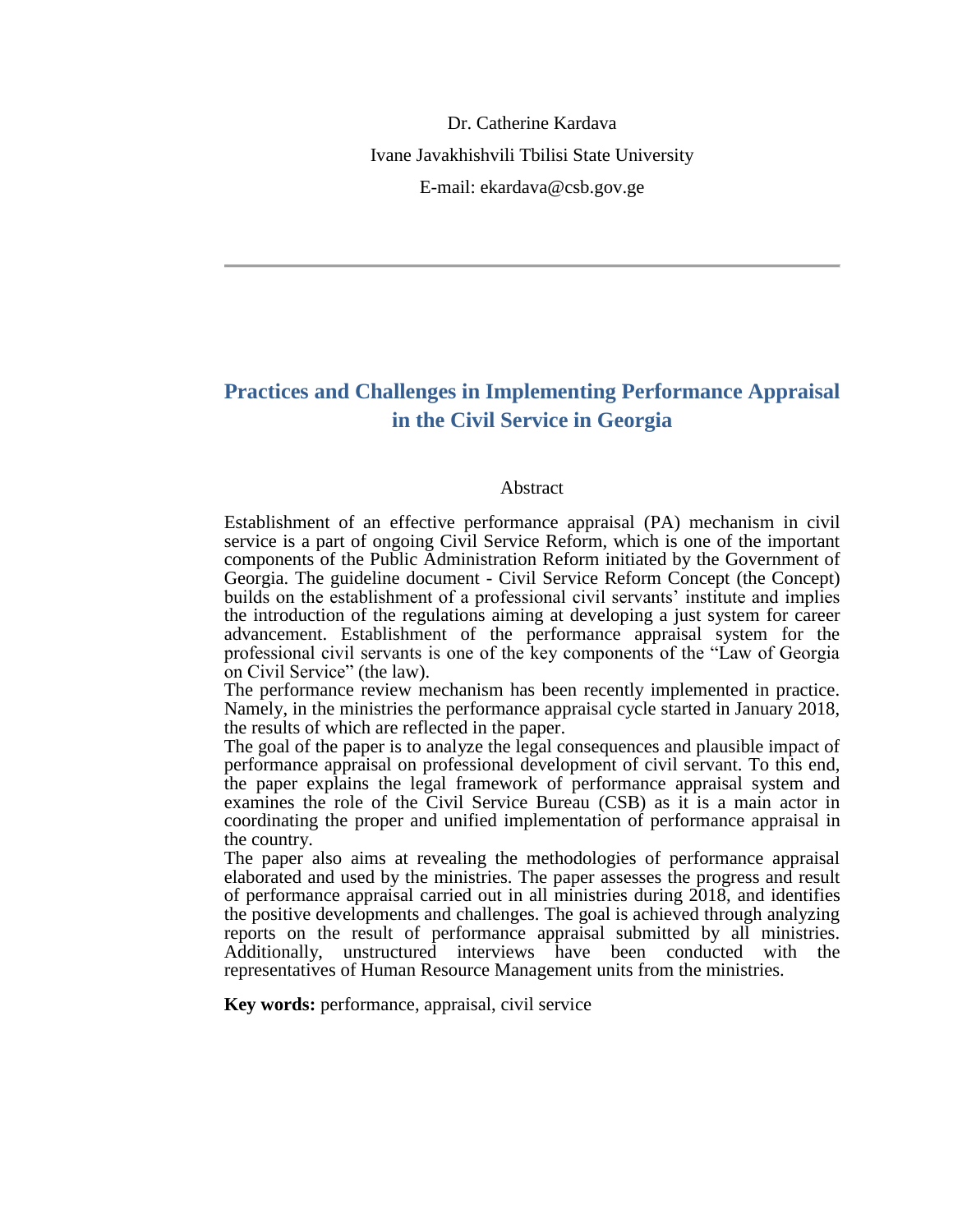## **1. Introduction**

Performance appraisal of professional civil servant is a novelty that aims to ensure effectiveness and efficiency of the civil service of Georgia. Through emphasizing the quality of work the intention is to stimulate introduction of good practices and continuous professional growth and development of civil servants. Existence of well-functioning PA mechanisms will also support approximation of Georgian civil service system towards European standards.

The Civil Service Reform Concept, approved by the Decree N627 of the Government of Georgia, dated 19th November 2014, builds on the establishment of a professional civil servants' institute and implies the introduction of the regulations aiming at relieving civil service from the political influence and developing a just system for career advancement. The Concept defines introduction of the performance appraisal system as a mean to promote effective, transparent and accountable public administration as a backbone of an open and responsive government. $\frac{1}{1}$ 

Implementation of the Concept took its start with the adoption of the Law of Georgia on Civil Service. The Parliament of Georgia adopted the law on 27th October 2015 and it fully entered into force from 1st July 2017. Establishment of the performance appraisal system for the professional civil servants is one of the key components of the law. The new rules provide for a mandatory annual assessment of performance, the results of which to be used for planning motivation and professional development programmes for civil servants.

Majority of public institutions have never used performance review mechanisms until 2018; thus, in addition to other efforts, intensive communication was crucially important for creating readiness for this change. The unified general framework of PA in public institutions is being implemented since January 1, 2018 in accordance with the Decree on Procedure and Conditions for Performance Appraisal of Professional Civil Servants (the Decree). The first annual performance appraisal cycle was completed in December 2018. The results of performance appraisals carried out during 2018 in the ministries, as well as overall lessons learned on cross governmental level are reflected in this paper.

# **2. Legal Framework of Performance Appraisal System and Performance Appraisal Methods**

### *2.1. Legal Framework*

l

In April 28, 2017 the Government of Georgia adopted Decree #220 on Procedure and Conditions for Performance Appraisal of Professional Civil Servants prescribed by the transitional provisions of the law and based on Article 53 (1) of the law. The Decree came into force from January 1, 2018, and required direct supervisors of every public institution to appraise performance of civil servants annually.

Goals of PA of professional civil servants are to support merit based career advancement, ensure continuous professional development, serve as a motivation instrument and ultimately support growth and efficiency on individual and

<sup>1</sup> Decree #627 of the Government of Georgia on the Approval of the Civil Service Reform Concept and Some Other Related Measures; see here[: http://csb.gov.ge/uploads/627.pdf](http://csb.gov.ge/uploads/627.pdf)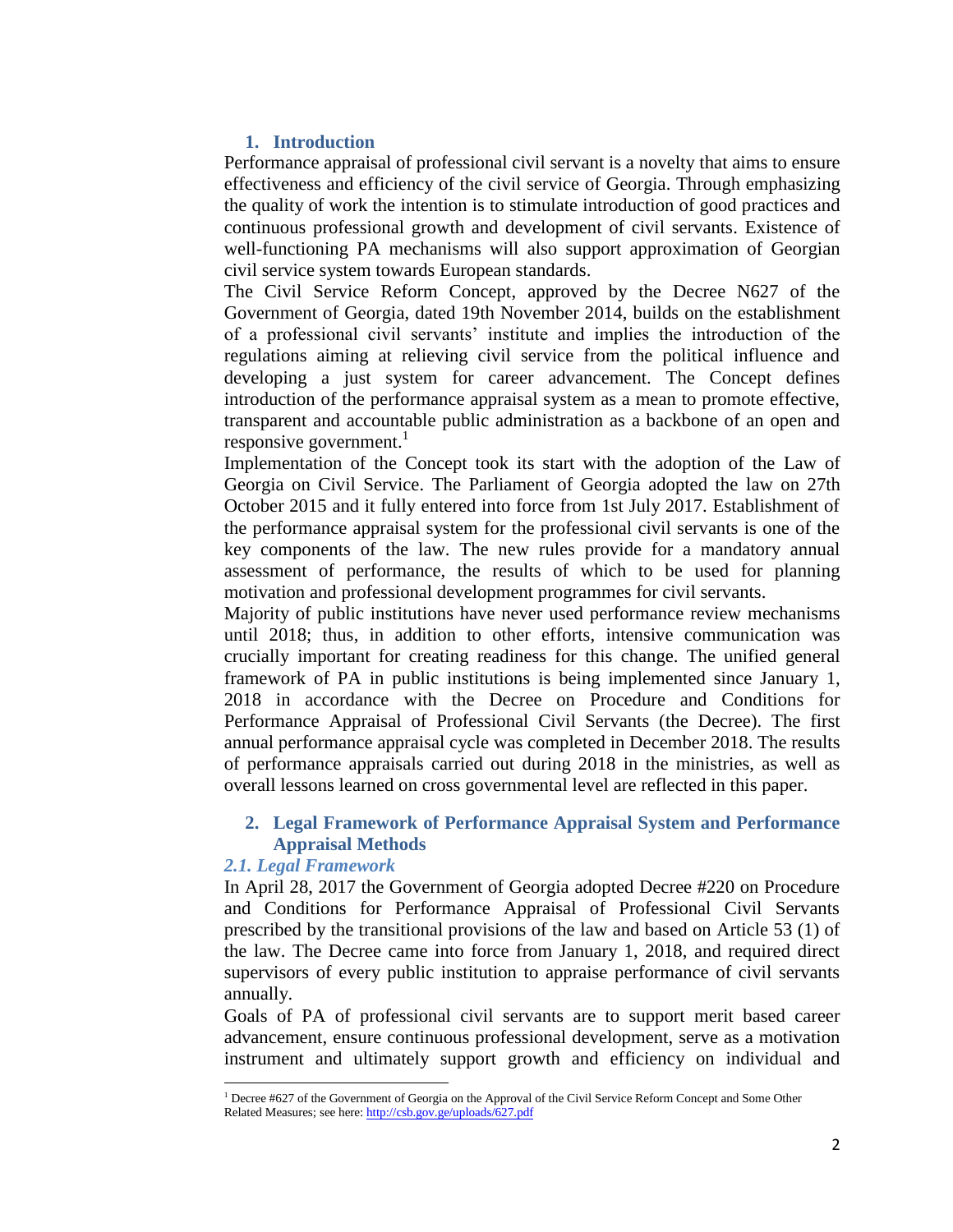organizational levels.<sup>2</sup> Outcomes of the appraisal also create ground for a number of other legal consequences. Parties of performance appraisal process are required to observe the principles of the rule of law, fairness, objectivity, transparency, integrity, credibility, and protection of the interest of public institution and individual civil servant. $3$ 

According to existing regulations parties of the PA process are civil servant, his/her direct supervisor and unit responsible for management of human resources in the institution. The latter is mainly responsible for organizational support of the performance appraisal process.

#### *2.2. Methodology of Performance Appraisal*

The Decree sets general principles, an overall framework of PA, while the decision about specific appraisal method to be applied on organizational level is taken by the head of the institution, based on discussions with the HR unit and managers of other structural units. Each public institution develops PA methodology independently, according to its organizational culture, aims, and needs. Public institutions area authorized to select a PA method in the beginning of the year and notify the CSB about it.

As PA concept is new and unfamiliar for the Georgian Civil Service, the CSB elaborated a Guidebook<sup>4</sup> on Appraisal Procedures (guidebook), which on one had was used as a tool for methodological support (offering information about specific appraisal methods and tools) and on the other hand helped to raise general awareness on PA concept among relevant authorities. The guidebook suggests four main/most popular approaches to PA: appraisal by objectives, appraisal by functions, appraisal by competences and appraisal by subject matter knowledge.<sup>5</sup> Public institutions are free to use any one or combination of abovementioned approaches.

## *Appraisal by Objectives*

 $\overline{a}$ 

Objectives based PA is used when assessing civil servant against objectives that are predetermined and agreed between the employee and his/her supervisor. The top management of public institution sets overall objectives of institution based on its mission and strategic documents. Following to this, annual action plans are defined and objectives are agreed between heads of each primary structural unit and head of public institutions. As a result of defining objectives for each primary structural unit, process continues on the secondary structural unit level. The objective setting process finishes on the level of employee – when objectives for each employee are defined according to the objective of respective structural unit. Objectives are defined and agreed between direct supervisor and an employee and are reflected in the annual individual performance appraisal plan. Objectives based PA approach ensures close connection between individual objectives and

<sup>&</sup>lt;sup>2</sup> Decree #220 of the Government of Georgia on Adoption of Procedure and Conditions for Performance Appraisal of Professional Civil Servants, Art.3

 $3$  Guidebook on Performance Appraisal of Professional Civil Servant, pp.10-11; (see here: [http://csb.gov.ge/uploads/654786.pdf\)](http://csb.gov.ge/uploads/654786.pdf)

Guidebook was prepared and published with the assistance from the United Nations Development Programme (UNDP) and UK aid from the UK Government.

<sup>5</sup> Guidebook on Performance Appraisal of Professional Civil Servant, pp.12-18; (see here: [http://csb.gov.ge/uploads/654786.pdf\)](http://csb.gov.ge/uploads/654786.pdf)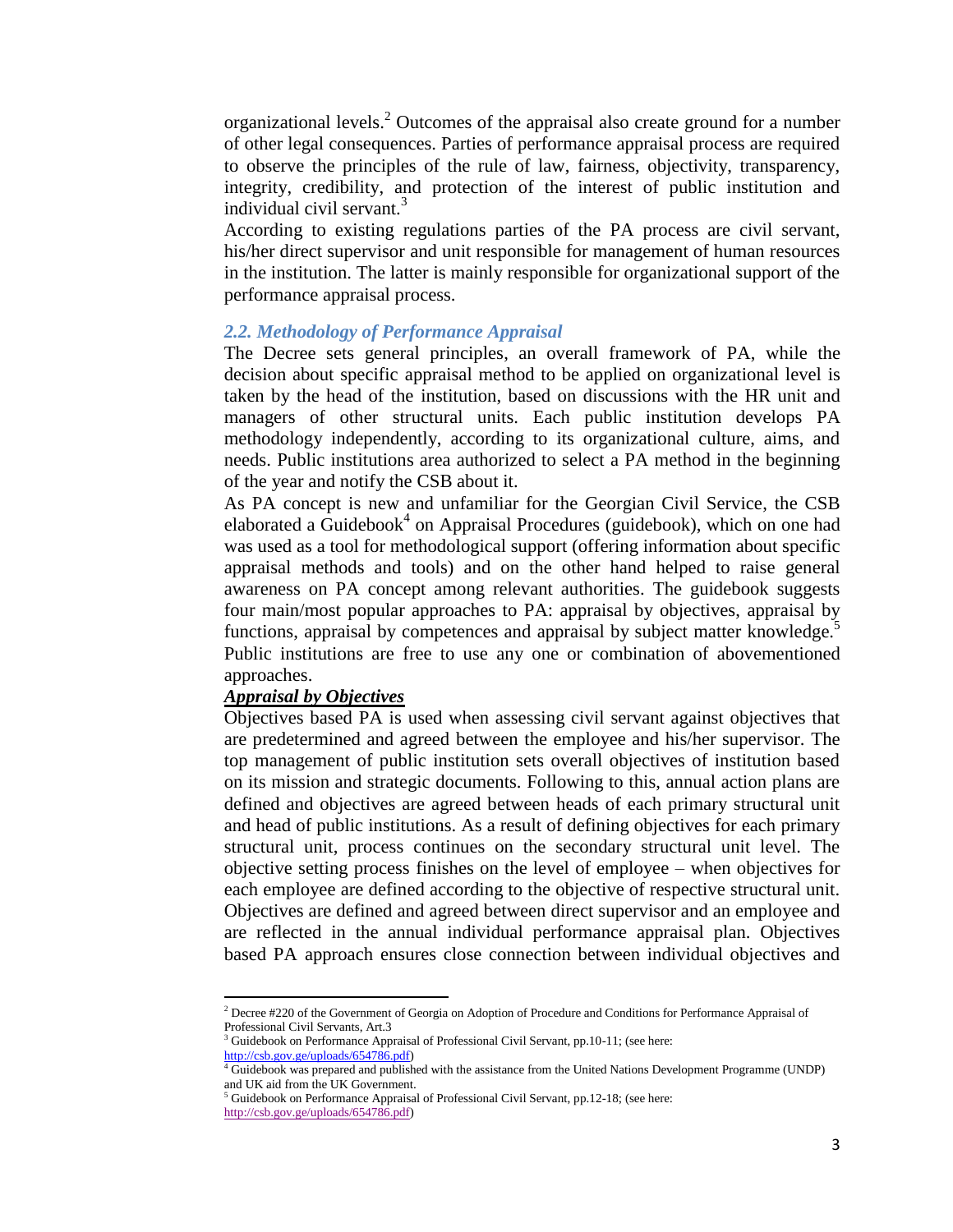strategic objectives of public institution, which, in turn, creates a solid ground for more efficient and effective operations.<sup>6</sup>

Objective is a desired outcome achieved as a result of performance of civil servant. It helps to align the individual efforts of broad teams around the organization's collective objectives.<sup>7</sup> It also can be a successfully implemented project by a civil servant with the impact on overall institutional success. The truly useful and feasible objectives can be developed using the SMART criteria, when the objectives should be specific in terms of results, measurable, ambitious but realistic, and timely.<sup>8</sup>

Number of annual objectives for civil servant is defined by public institution according to the work specifics. However, as a general rule, it is not recommended to set less than three and more than five individual annual objectives.

Public institution may define minimum and maximum number of objectives in advance according to its capacity. Each objective should be accompanied with clearly defined success indicator (e.g. quantitative, qualitative, etc.) to offer possibility for ongoing monitoring and evaluation. One of the drawbacks of this approach is that not all positions/jobs allow for setting clear goals and objectives or defining measurable success indicators. Another potential difficulty associated to this approach is a call for high level planning and monitoring skills, which might be a challenge in the context of specific organization.

## *Appraisal by Functions*

Functions based appraisal means evaluation of civil servant against key functions associated to his/her position. Functions are usually defined in job description and other relevant documents but also, in ad-hoc projects, might be pre-agreed between the employee and employer. Functions based PA is particularly useful when the nature of the work does not allow for setting SMART and/or respective success indicators. While reviewing employee's performance based on functions the quality of performance, the quantity of performed functions, the speed of performance and other relevant characteristics can be assessed.<sup>9</sup> In order to maintain employee's focus on what is important and make the overall PA process manageable, it is recommended to limit the number of functions under assessment to really core, most important. Advantage of this approach is its straightforwardness; both – employees and their supervisors usually have no difficulty in understanding the approach and accepting it. Potential disadvantage of the approach is its focus on the process. By switching employee and employer's attention to performance of tasks/functions, a risk of losing the site of ultimate goal/result/the product of this task might be created.

#### *Appraisal by Competences*

Competency based PA focuses on skills (acquired and inherited), experiences, personal traits and behaviors of an employee. Collectively these attributes are

 $\overline{\phantom{a}}$ 

 $6$  Ibid., pp.13-14

<sup>7</sup> *Bogue*, Robert L., Use S.M.A.R.T. goals to launch management by objectives plan, TechRepublic, 2005 (see here: [https://www.techrepublic.com/article/use-smart-goals-to-launch-management-by-objectives-plan/\)](https://www.techrepublic.com/article/use-smart-goals-to-launch-management-by-objectives-plan/)

<sup>8</sup> *Poister,* Theodore, Measuring Performance in Public and Nonprofit Organizations, Jossey-Bass, San-Francisco, 2003, p. 63

<sup>&</sup>lt;sup>9</sup> Guidebook on Performance Appraisal of Professional Civil Servant, pp.14-17 (see here: [http://csb.gov.ge/uploads/654786.pdf\)](http://csb.gov.ge/uploads/654786.pdf)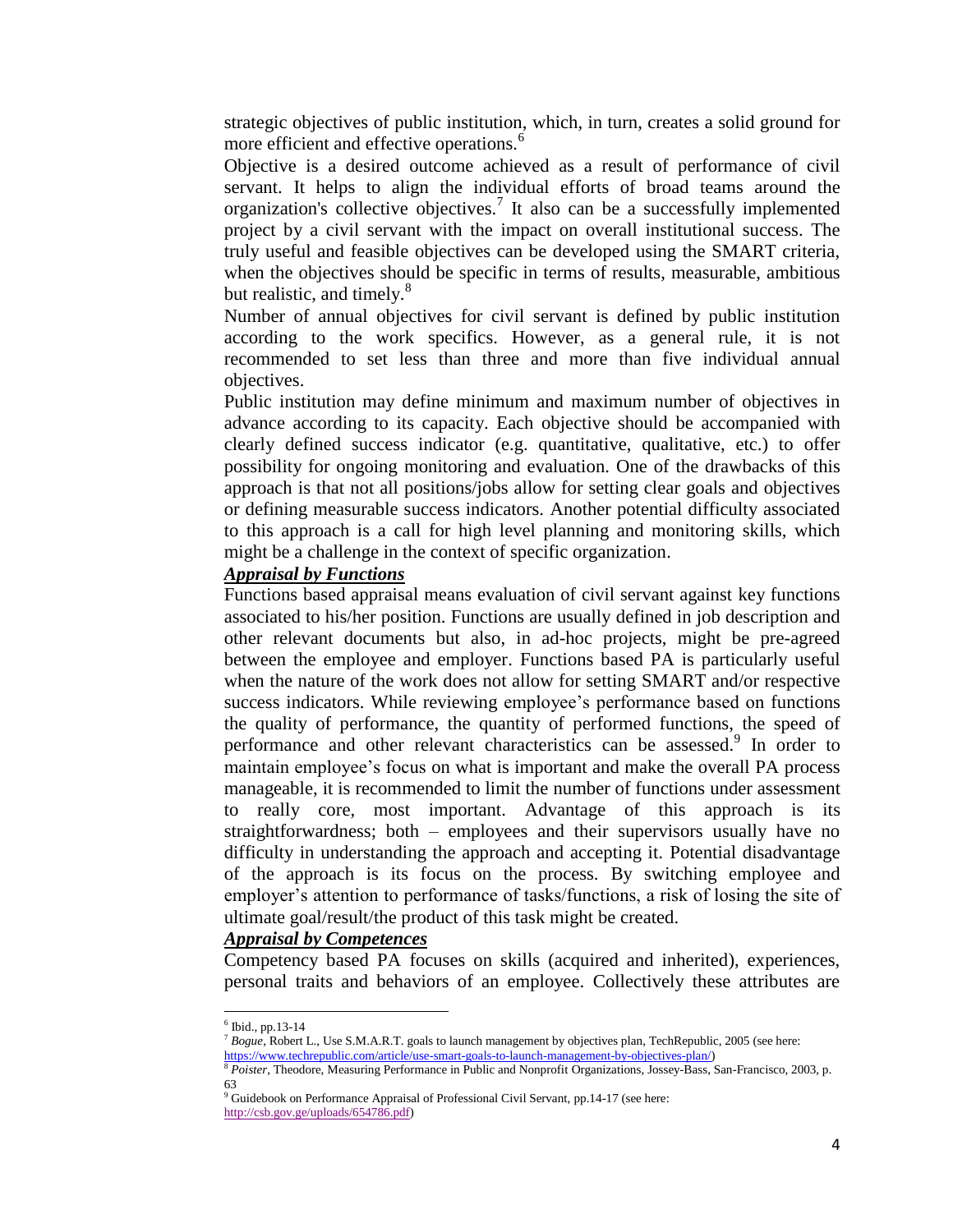referred to as competencies. Competences required for successful work on specific position are usually outlined in job descriptions or other relevant documents. Employees are being assessed based on the degree a relevant competence is revealed in their performance. Even though there is no formal limit to a number of competences to be assigned to a specific position and therefore assessed during the PA process, accepted practice is to have  $4 - 5$  core competences per position. The main strength of competency based approach is its focus on the development of employees; their skills, experiences, behaviors, etc. However, a well functioning competency based assessment requires a substantial preliminary work. While choosing competences based PA method, it is necessary that public institutions define core competences for job-families and each position/job. 10

## *Appraisal by Subject Matter Knowledge*

Another PA approach suggests looking at job related knowledge accumulated by employees. This approach can be particularly convenient when the core function of a civil servant is provision of expert opinion/consultancy. For efficient implementation of this method it is crucially important for public institution to have well developed knowledge management system. This equals organization's ability to define fields of knowledge; Create unified knowledge systems; and Exercise activities for maintaining/recording and transferring the knowledge.<sup>11</sup>

In line with the new legal framework all ministries where professional civil servants are subject to annual appraisals have approved individual administrative legal acts defining the method of performance appraisal for 2018. In majority of ministries performance appraisal was based on combination of functions, achieved objectives and/or competences. Only couple ministries chose solely competences based appraisal and none of the ministries used field knowledge based appraisals.

## **3. Performance Appraisal Cycle**

Public institutions shall evaluate civil servants of all ranks, including those on a probation period. The difference between appraisals of these two categories (probation and permanent) of employees is the frequency of appraisal that is linked to legal consequences. Formal performance (the one that can have legal consequences) of civil servant is appraised once a year, while person hired for a probation period can be evaluated once a quarter with each evaluation result leading to a legal consequence.<sup>12</sup> A civil servant is a subject to evaluation if he/she has been performing official duties in the given position for at least three months. The prescribed frequency of evaluation is important for defining the preconditions for legal consequences. It is important to clarify that organization is free to conduct appraisals as many times during the year as required/needed for their purposes. In fact, the system encourages organizations to ensure continuous nature of assessment process. However results of the assessment can lead to legal

 $\overline{\phantom{a}}$ <sup>10</sup> Ibid., pp.17-18

 $11$  Ibid. p.18

 $12$ Law of Georgia on Civil Service, 53 (1)(4)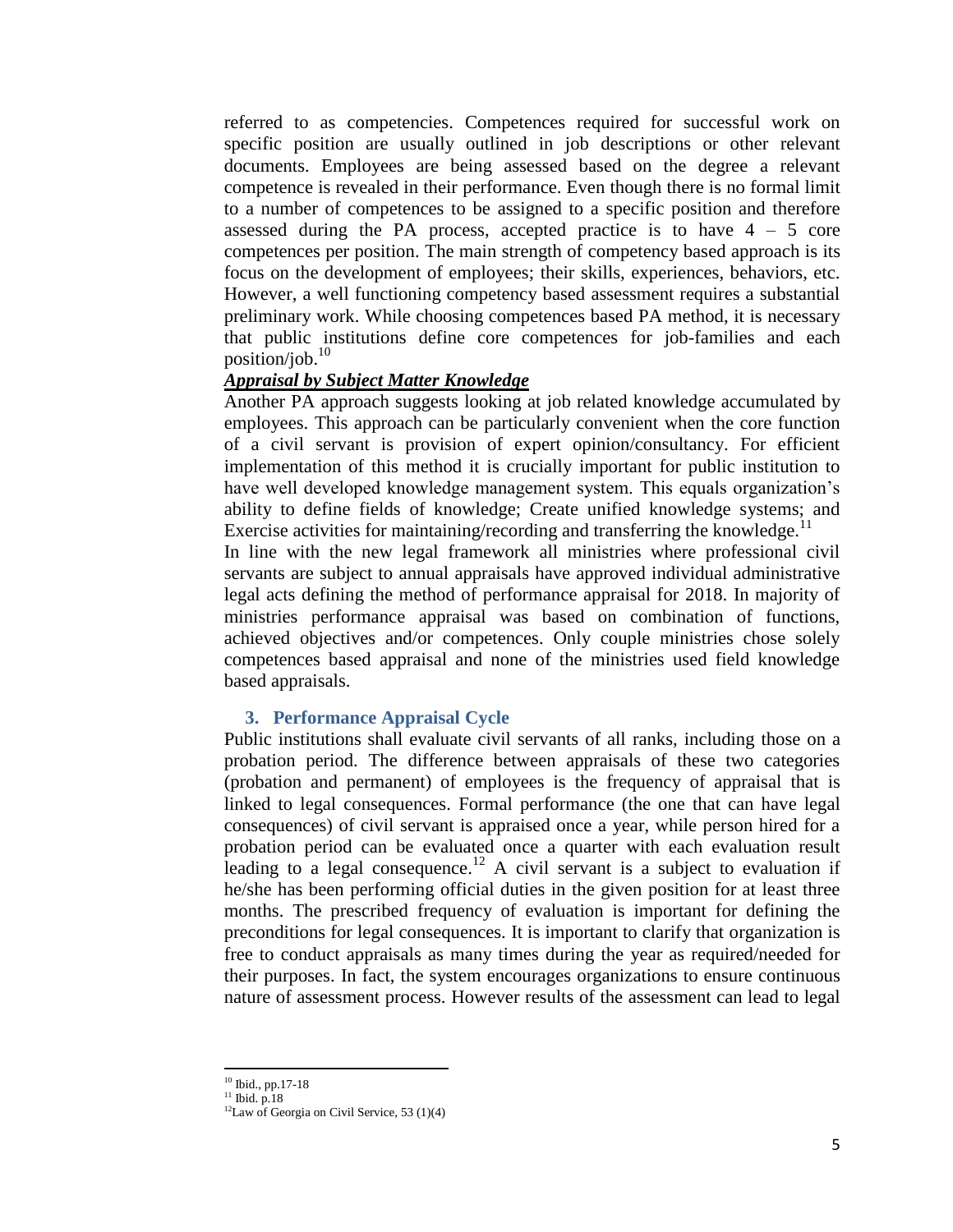consequences (positive or negative) only once a year - for civil servants or once in a quarter - for probation based employee.<sup>13</sup>

### *Planning*

PA cycle starts with defining performance appraisal method on organizational level. Description of the method should indicate positions to be evaluated, specific methodology to be applied for each position and timelines of the process. Head of public institution, based on the discussion with HR unit makes decision about specific PA method that must meet the overall principles and conditions outlined in the law and other regulatory documents. After defining performance appraisal method a performance-planning meeting is organized between direct supervisor and civil servant in order discuss the process, success indicators, assessment methods, and other details of assessment and thus set the right expectations towards the process.<sup>14</sup>

## *Monitoring and Interim Appraisal*

Interim appraisal is an integral part of performance monitoring process. The aim of an interim appraisal is to offer timely feedback to employee and introduce relevant corrective measures, as necessary. It is required to have at least one interim appraisal before the final appraisal to make sure that the final, formal evaluation is not offering surprises neither to organization nor to individual. Results of the interim appraisal are informal in their nature, which means that they are not directly linked to any legal consequence. Dialogue between direct supervisor and employee is an important component of the interim appraisal as it gives clear picture to employee on where the weaknesses are and how to improve performance before the final appraisal.<sup>15</sup>

#### *Final Appraisal*

In public institutions final appraisal phase starts on secondary structural unit level and finishes with evaluating the performance of heads of primary structural units by the head/deputy head of the institution. Regardless of what type of assessment methodology is chosen by an institution, it is important to maintain the focus on desired outcomes. Evaluation of only skills, knowledge or functions may result in positive assessment results, however, this not always equals to achievement of strategic objectives of an institution.

The final appraisal process involves evaluation of relevant documentation and interview with employee. A four-point scale is used for a final appraisal of civil servants. Namely, civil Servant's performance is appraised as an *Excellent* if tasks are performed excellently and results and/or skills of a servant are distinguished. *Good* performance means when tasks are well-performed and results and/or skills of a servant systematically meet requirements. When servant performs tasks partially well that needs an improvement and she/he has not got any distinguished professional skill, a servant's performance is assessed as *Satisfactory*. *Non-*

 $\overline{a}$ 

<sup>&</sup>lt;sup>13</sup> Comments to the Law of Georgia on Civil Service, p.186

<sup>&</sup>lt;sup>14</sup> Performance Appraisal System, Recommended System for Public Institutions; Civil Service Bureau; December 2017;

p.5; (see here[: http://csb.gov.ge/uploads/shefasebis\\_sistema.pdf\)](http://csb.gov.ge/uploads/shefasebis_sistema.pdf)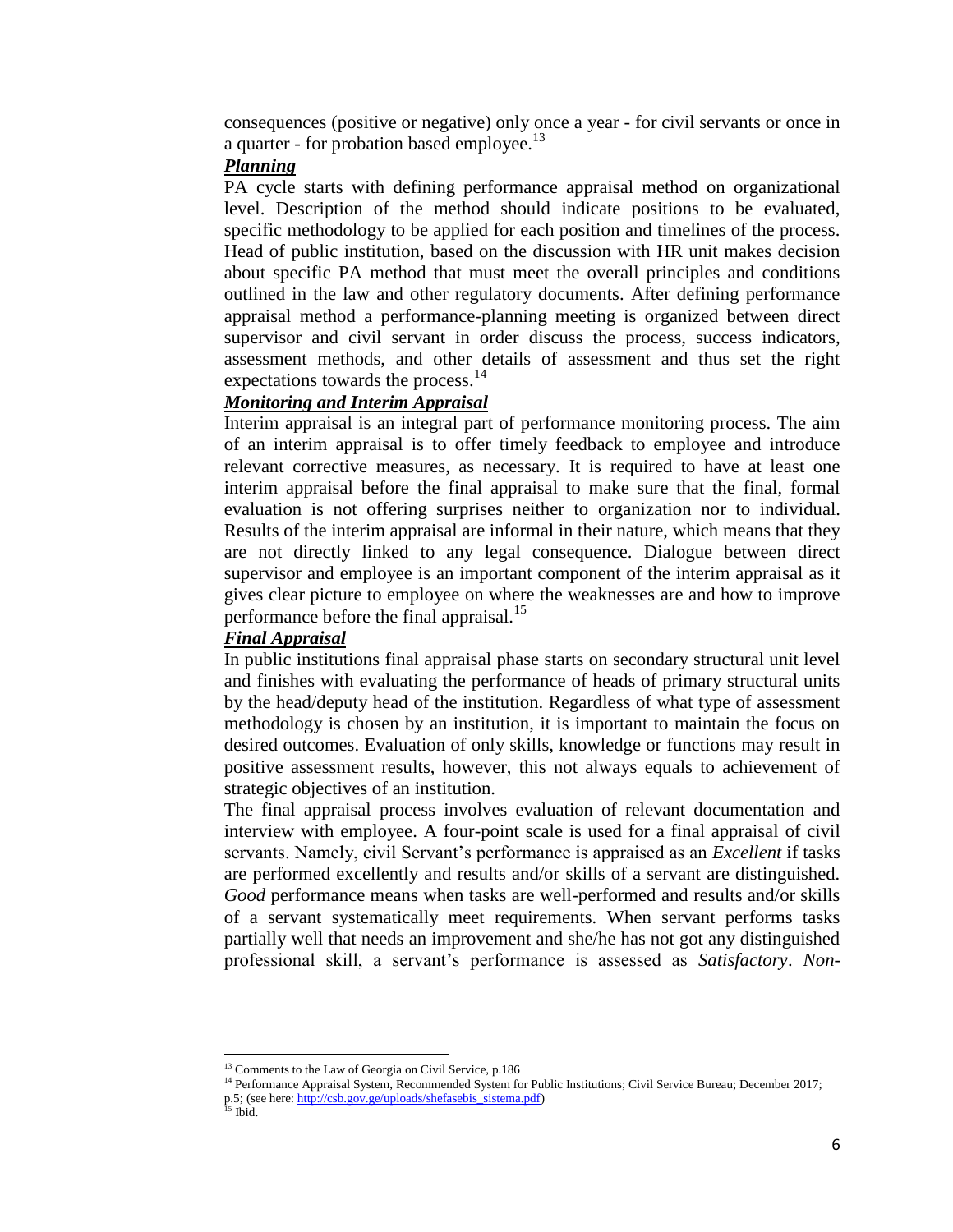*satisfactory* appraisal is granted to a servant when tasks are not performed and results and/or skills of a servant do not meet set requirements.<sup>16</sup>

#### **4. Legal Consequences of Appraisal**

Performance appraisal may have the following legal consequences: (1) assigning grade (class) to a servant; (2) assigning incentive to a servant; (3) defining needs for trainings and further professional development; (4) dismissal of a servant.<sup>17</sup> With the last one, it should be noted that two non-satisfactory evaluations are needed for this consequence.<sup>18</sup>

Grade of civil servant illustrates level of professional competencies and experience of a civil servant. The main goals for assigning grades to servants are to improve motivation, enhance compensation and ensure stability of civil service generally. Totally there are 12 grades and grades from 1 to 6 are assigned for excellent results once in two years and at least with good results once in three years. Grades from 7 to 12 are assigned for excellent results once in one year and at least with good results once in two years.<sup>19</sup>

Commensurate to the results of performance appraisal of a servant the following forms of incentives are defined by Decree #203 of the Government of Georgia on Procedures for Giving Incentives to Professional Civil Servants:

a) A note of appreciation; a note of appreciation is handed over to a person towards whom appreciation is defined as a form of incentive.

b) A monetary bonus; the total amount of monetary rewards received during the year by a person employed in a public institution shall not exceed 10 % of the annual amount of the official salary for a post/position held by the person.<sup>20</sup>

c) A valuable gift; according to article 5 of the Law of Georgia on the Conflict of Interests and Corruption in Public Service a gift is property transferred or services provided to a civil servant or his/her family members free of charge or under beneficial conditions, partial or full release from obligations, which represents an exception from general rules. The total value of gifts received by a civil servant shall not exceed 15% of the amount of one year's salary, whereas the total value of a single gift received shall not exceed 5%, unless these gifts are received from the same source. $21$ 

#### **5. Analyses of Performance Appraisal Cycle of 2018**

All line ministries, civil servants eligible for annual appraisals have been appraised in 2018 and results of the appraisal were presented to the CSB in early 2019.

Totally 2,699 civil servants are employed in the ministries.<sup>22</sup> The number of civil servants eligible for annual appraisal in 2018 was 2,185. Performance of 41% of

 $\overline{a}$ 

 $21$  Law on Conflict of Interest and Corruption in Public Institution, article 5

<sup>&</sup>lt;sup>16</sup> Guidebook on Performance Appraisal of Professional Civil Servant, p.83; (see here:

[http://csb.gov.ge/uploads/654786.pdf\\_](http://csb.gov.ge/uploads/654786.pdf)

 $17$  The law on Civil Service, article 59 <sup>18</sup> Ibid, article 107

<sup>&</sup>lt;sup>19</sup> Decree #219 of the Government of Georgia on Adoption of the Procedure and Conditions for Assigning Servant's Classes to Professional Civil Servant

 $0$  Law of Georgia on "Remuneration in Public Institutions", art. 28(1)

<sup>22</sup> The data is collected as of January 2019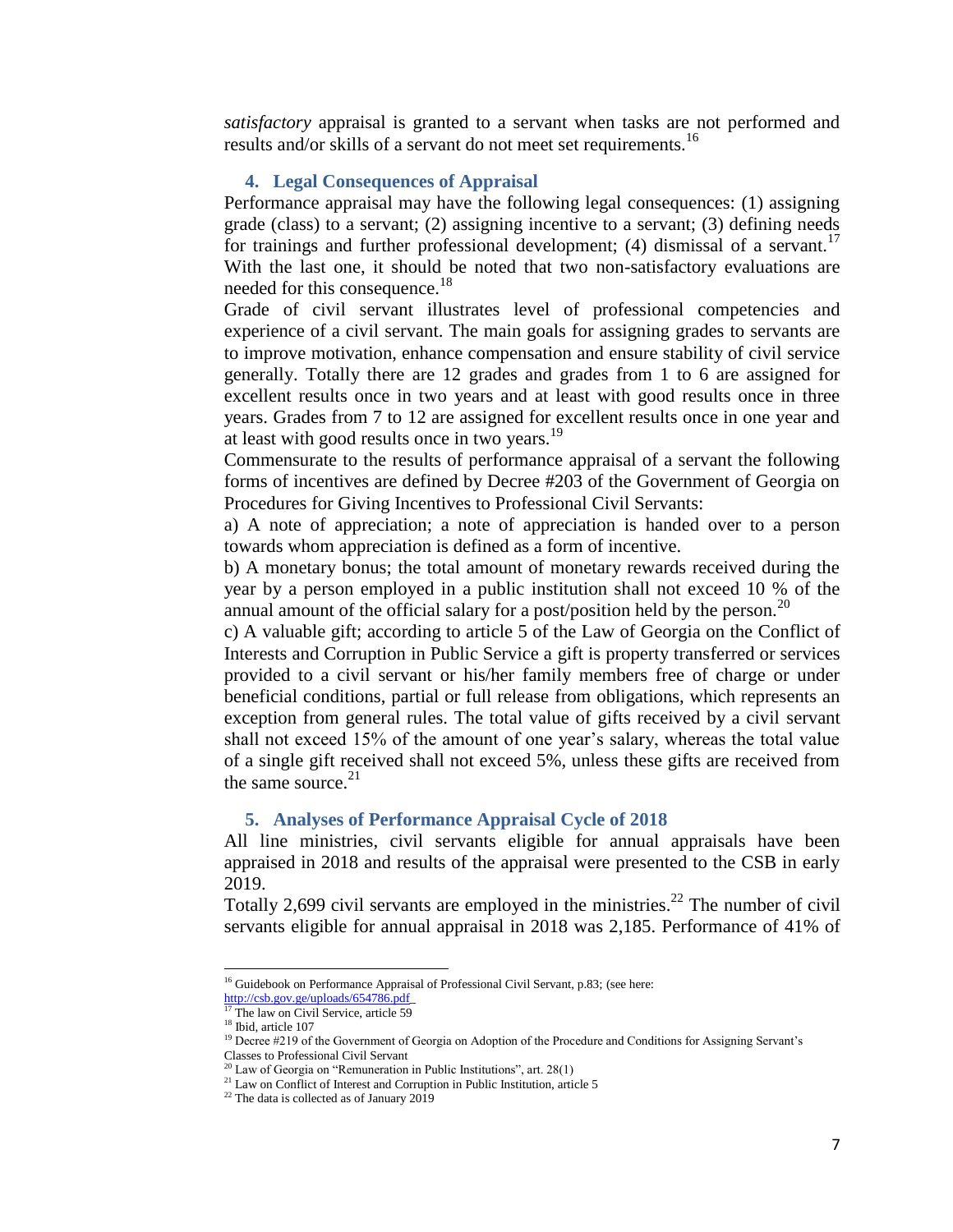appraised civil servants was defined as excellent, 58% - good, 0.9% - satisfactory, 0.1% - non-satisfactory.

Legal consequences most frequently used as a result of  $2018<sup>th</sup> PA$  were awarding incentive in the form of monetary bonus (51%) and/or a note of appreciation (4%). For the remaining civil servants, appraisal did not lead to any legal consequences.  $2018<sup>th</sup> PA$  did not lead to a negative consequence as for the dismissal of a servant two constant non-satisfactory evaluations is needed.

Since 2017 the CSB has been providing technical support and expertise to public institutions. Through application of so called learning by doing approach HRs were offered expert support in development of appraisal procedures and relevant documents on the job, in the context of their organizations. Analyses of this work revealed major progress in terms of implementation of performance evaluations system in civil service, however, as one would expect, planning and implementation of the first ever assessment cycle was also associated with a number of difficulties and challenges. A short summary of these challenges per stages of assessment is presented below.

Generally the positive observation is that although there was a lack of experience in PA and it was first ever assessment, all ministries and all civil servants who were subject to performance appraisal were evaluated. Additionally, senior leadership was very actively involved in the process that ensured the proper implementation of PA.

# *Planning*

In many instances public institutions did not have institutional/organizational development plans, which made it difficult to link performance assessment to strategic priorities of the organization. In such cases, instead of focusing on performance appraisal procedures, public institutions had to start by defining priorities and forming institutional development vision, which slowed down performance assessment process.

In addition to that, it was found that material/electronic forms used for performance appraisal often were not linked to functions/competences of civil servants or where too general and incomplete therefore not very useful for assessment or planning of further professional development activities of professional civil servants. Analyses revealed that most ministries applied competences based approach and there were different understandings on competencies that gave room for interpretation.

Another important challenge identified from the very beginning of the performance appraisal was the lack of knowledge and experience to conduct the process among the managers. This challenge continued to be relevant for the whole 2018 assessment cycle. Managers did not have sufficient expertise and knowledge to decide on performance appraisal criteria and properly conduct the assessment of employees against these criteria. In order to increase their awareness and build the knowledge a series of training sessions were organized as a result of which totally 368 professional civil servants (managers) from central governmental organizations were trained. Additionally, trainings on performance appraisal system for professional civil servants in managerial positions in six municipalities were organized. Totally 68 training sessions were conducted and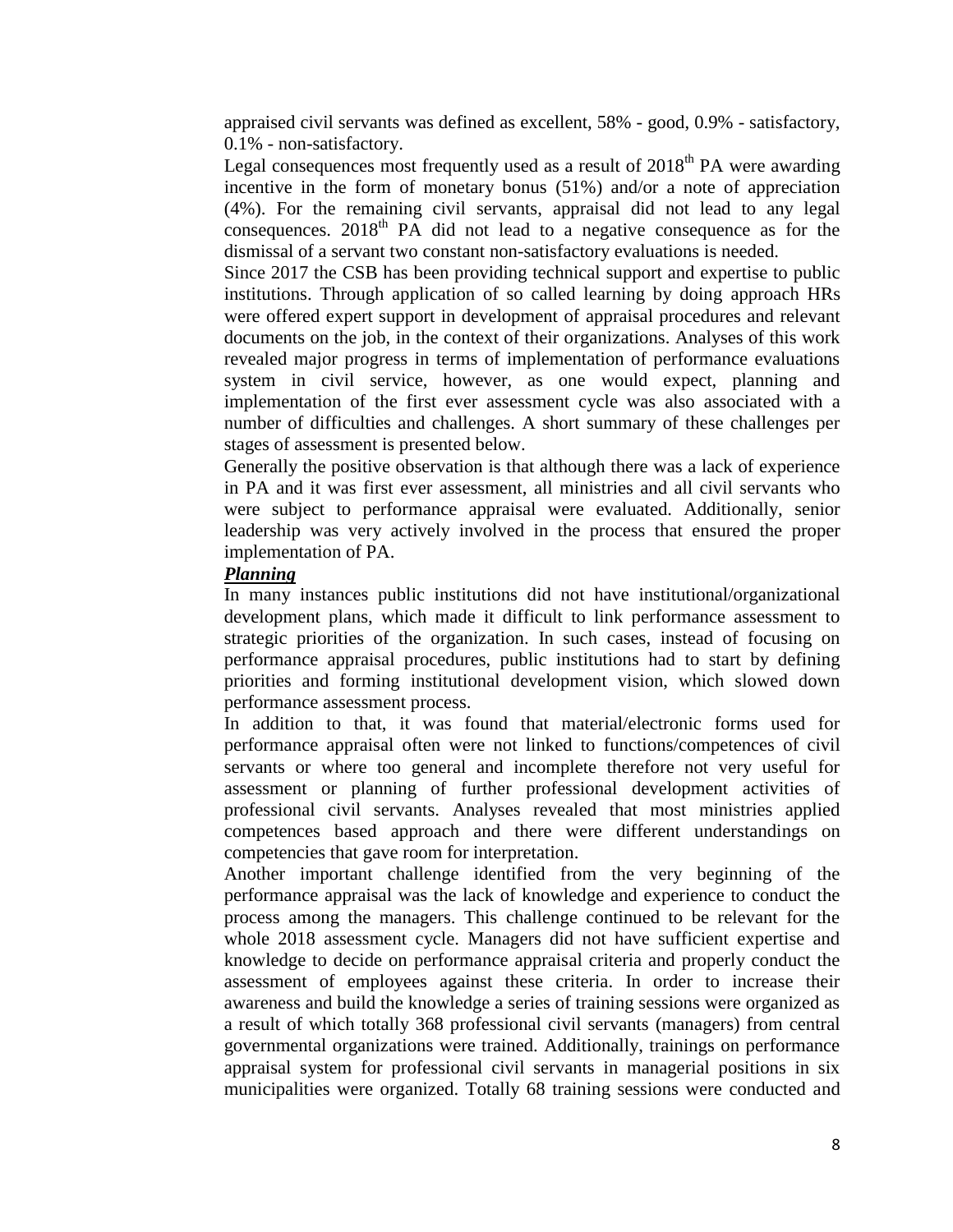624 professional civil servants were trained. Even though these training established basic understanding of performance appraisal process and philosophy among civil servants, public institutions still do not have sufficient experience in performance appraisal and therefore require additional support for better planning of the whole process.

## *Monitoring and Interim Appraisal*

According to observations a few ministries paid particular attention to the quality of monitoring and interim appraisal process to ensue overall success of the assessment cycle. In such instances HR unit representatives as well as top management were directly involved in dialogues and monitoring of the overall process; employees were offered proper feedback on their work and therefore were prepared for the final evaluation results. However, in majority of the ministries monitoring system lacked such efficiency.

Some of the problems revealed by the assessment included violation of confidentiality of employee's performance assessment results (both on interim and final stages). It is worth mentioning that in some of the cases this resulted not only from improper protection of information by a manager or HR specialist but also by the subject of assessment - employee.

Also, despite of the relative informal nature of the monitoring and interim appraisal (as defined by the law) a number of ministries decided to complete this stage with quite high and unnecessary degree of formalities, therefore undermining the whole purpose of the interim appraisal.

Yet the biggest challenge of the process is the fact that in some cases performance appraisal cycle had only two phases - planning and final appraisal; monitoring and interim appraisal phase was skipped altogether.

## *Final Appraisal and Legal Consequences*

Inconsistency of interpretations turned out to be the biggest challenge of the final appraisal stage. What one manager considered as "good" performance, another considered "excellent". This kind of discrepancies was observed not only between different organizations but also between different structural units within the same organization. A number of ministries introduced so called calibration meetings to mitigate this challenge. Heads of departments were regularly gathered in the room to agree on what makes good, bad or excellent performance.

Inflation of the assessment turned out to be another major challenge of the final appraisal stage. As shown earlier in this paper, the majority of civil servants were assessed very positively, which in some cases not necessarily corresponds to the actual quality of the work. This might be the result of poor understanding of the appraisal process by managers as well as the lack of experience in this regards.

In some cases civil servants reported poor understanding/knowledge of the legal consequences of the performance appraisal. Even though existing legislation offers detailed description of the possible results, certain level of confusion was observed around the matters of what organization can/must do after the assessment.

The positive tendency to be noted in association with this stage of appraisal is a comprehensive, face-to-face feedback offered to employees in most cases.